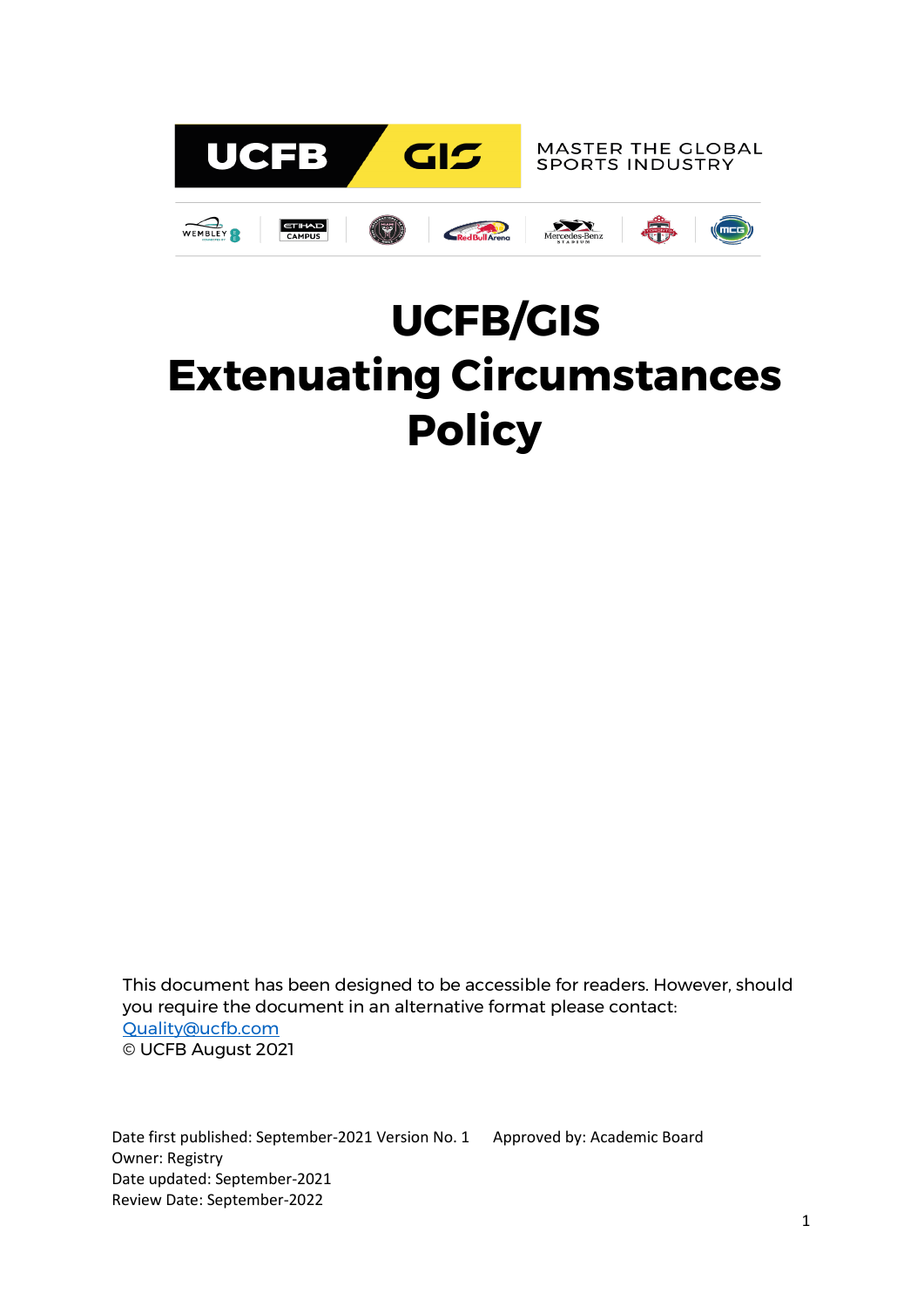# **UCFB/GIS Extenuating Circumstances Policy**

## 1. **Purpose**

1.1 The purpose of this policy is to provide information on how the Extenuating Circumstances procedure is intended to support students if they experience exceptional, unforeseeable, short-term circumstances which affect their ability to study or take assessments. UCFB/GIS's expectation is that students will usually make all reasonable efforts to submit their work by the submission deadlines but this policy provides for support for students experiencing difficult circumstances that make this impossible.

#### 2. **Scope**

- 2.1 This policy applies to all undergraduate and taught postgraduate students, studying with UCFB/GIS for an award of the University of East London (UEL) whether studying at any UCFB campus or by distance learning.
- 2.2 For students studying with UCFB/GIS for an award of the Buckinghamshire New University (Bucks), the Bucks' Mitigating Circumstances Policy must be followed [https://www.bucks.ac.uk/current-students/registry-helpdesk-and](https://www.bucks.ac.uk/current-students/registry-helpdesk-and-academic-advice/exceptional-circumstances/mitigating)[academic-advice/exceptional-circumstances/mitigating](https://www.bucks.ac.uk/current-students/registry-helpdesk-and-academic-advice/exceptional-circumstances/mitigating)
- 2.3 The UCFB Quality Team can advise on the application of both policies, [quality@ucfb.com](mailto:quaility@ucfb.com)

## 3. **Equality impact**

3.1 This policy is neutral in terms of equality-related issues.

#### **4. What are Extenuating Circumstances?**

- 4.1 Extenuating Circumstances are circumstances which
	- impair the performance of a student in assessment or reassessment
	- prevent a student from attending for assessment or reassessment
	- prevent a student from submitting assessed or reassessed work by the scheduled date
- 4.2 Such circumstances would normally be
	- unforeseeable in that the student could have no prior knowledge of the event concerned
	- unpreventable in that the student could do nothing reasonably in their power to prevent such an event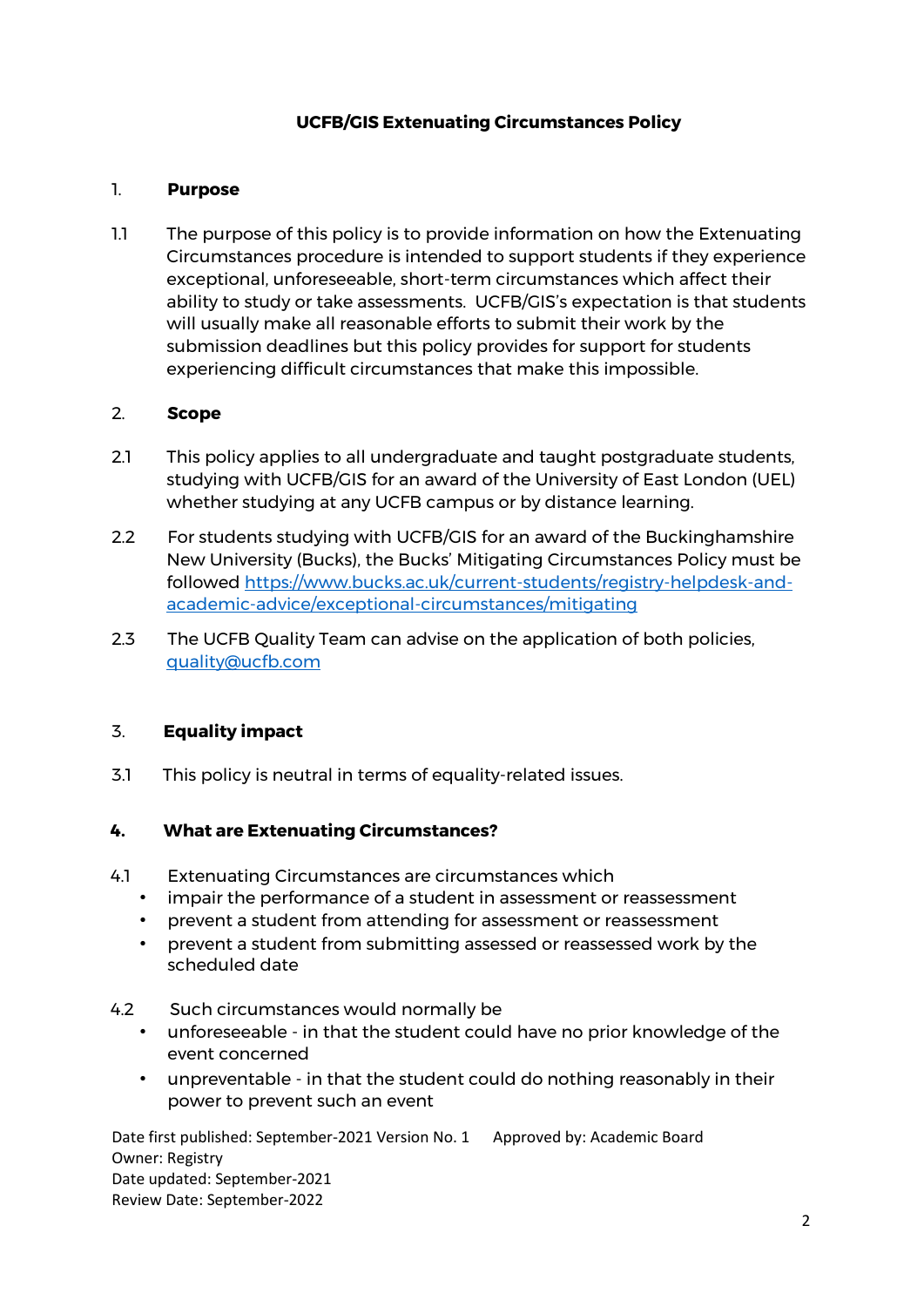- expected to have a serious impact
- 4.3 Students are expected to make reasonable plans to take into account commonly occurring circumstances that might impact their assessment performance, even those which, on occasion, may have been unforeseeable and unpreventable. Where students submit their work within 24 hours of an assessment deadline it will be accepted and subject to the following: a deduction of 5 marks, or a mark of 40% (undergraduate assessment)/50% (postgraduate assessment), whichever is the greater.
- 4.4 There are two methods for students to use where exceptional circumstances impact upon their ability to submit their assessments on time beyond this point. They can apply for
- i. an **extension**, which will give the student an additional **7 working days** to hand in, which, **if accepted**, will allow them an uncapped mark, or
- ii. **extenuating circumstances** which, if accepted will allow them to re-take for an uncapped mark (if applicable) at a new date set by the Module Leader and the Administration Manager.
- iii. Note: if a student is granted an extension and then feels unable to engage with the assessment during the extended timeframe, they remain eligible at that point to apply for extenuating circumstances. An approval of extenuating circumstances will override the grant of an extension, but if extenuating circumstances are not approved, the rules around extension remain in force.

## **5. Procedures for submission of Claims for an Extension**

5.1 Students should submit their form to the UCFB/GIS Registry on: [wembleyadmin@ucfb.com](mailto:wembleyadmin@ucfb.com) (all Wembley students) [administration@ucfb.com](mailto:administration@ucfb.com) (all Etihad students) [onlineadminteam@ucfb.com](mailto:onlineadminteam@ucfb.com) (all blended and on line students) accompanied by the relevant documentary evidence.

## 5.2 The form must contain:

- Details of the assessment, including the module name, code and assignment task (this should be found on the assessment brief)
- Reasons for the extension request, including a full account of the circumstances claimed with sufficient detail of dates and times and how these have impacted upon the assessment
- Documentary evidence supplied.

Students wishing to apply for an extension have to submit an application up to 2 working days before the deadline. Once the request has been submitted the student must receive a decision within 5 working days. Work submitted after any agreed extension date will receive a zero grade and fail.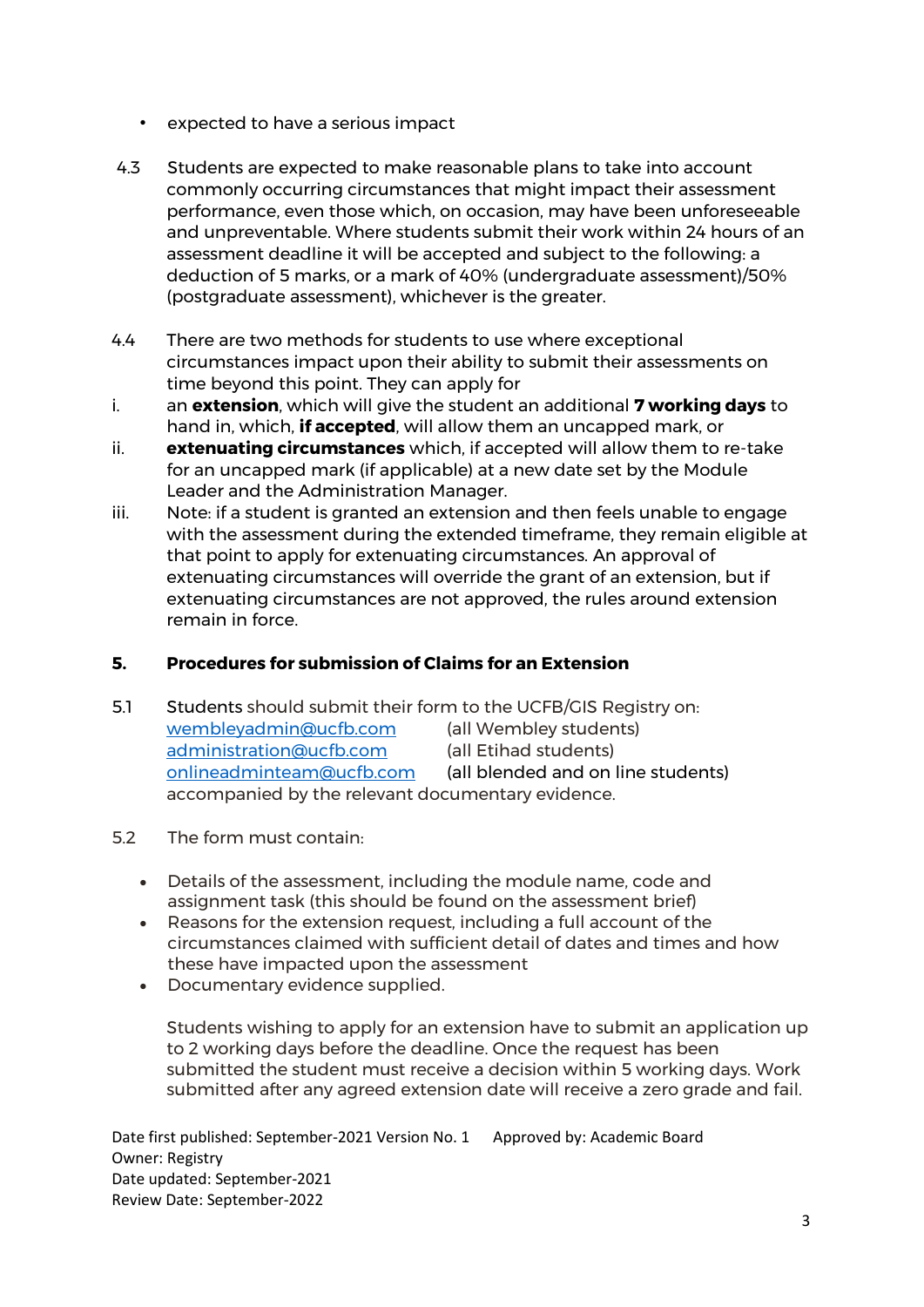# **6. Procedures for the Submission of Claims for Extenuating Circumstances**

- 6.1 For an extenuation claim to be considered, it is the student's responsibility to inform UCFB/GIS as early as possible of any difficulties they have encountered which will affect their ability to submit coursework or attend exams and ensure that for each component affected:
	- they submit details of the circumstances via the standard pro-forma
	- details are submitted as soon as possible but, in any event, by the designated date and time
	- details are submitted with accompanying documents and evidence
	- all relevant sections of the form have been completed
- 6.2 Claims can be submitted before the scheduled date and time for the submission of the assessed work, no earlier than 15 working days before the hand in date. Students may also submit claims no later than 15 working days after assessment date. Where possible, the assessment should be submitted at the same time that a claim is made.
- 6.3 However, it is recognised that there may be cases where a student is unable to submit a claim for extenuation (and submit the assessment) within the above time period (e.g. emergency in-patient hospital treatment occurring during the examination period). In this case, submission of the claim at the earliest opportunity, should be made.
- 6.4 Claims must be complete and accompanied by evidence at the time of submission. Incomplete claims, including those without evidence, cannot be considered and students will be advised to submit the form once it is complete. Claims will not be considered unless submitted on the standard UCFB/GIS pro-forma by the designated date and time with accompanying evidence. Claims should be submitted to [Quality@UCFB.com](mailto:Quality@UCFB.com)
- 6.5 Any claim for extenuation which is found to be in any part fraudulent will be considered as a matter of serious misconduct and dealt with under the student disciplinary procedure.

## **7. Procedures for Consideration of Extenuating Circumstances**

7.1 Claims for extenuation will be considered by a panel consisting of a Chair who must be at least be Course Leader rank or higher, one Senior member of Registry and a member of Quality staff who have the necessary expertise to make an informed decision on claims. The UEL Link Tutor will also be invited to be a member of the panel.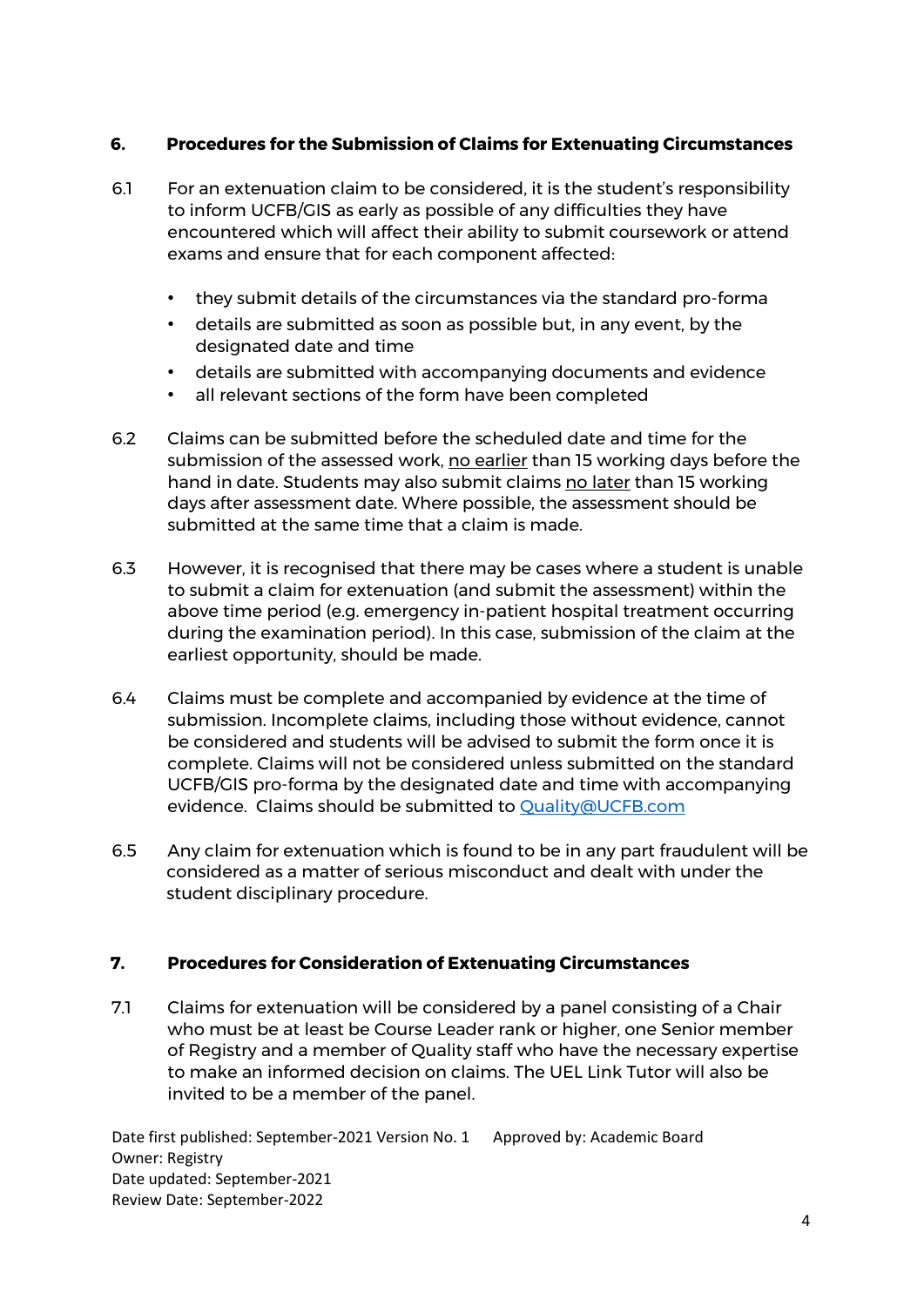- 7.2 Where extenuation for more than one component is sought by a student, extenuation will be considered on a component by component basis.
- 7.3 The Extenuation Panel will normally meet monthly but can convene more frequently as necessary to deal with the volume of claims in a timely manner. Meetings can take place remotely or in person.
- 7.4 Students will be informed of the outcome of their claim via email from Quality.
- 7.5 Where necessary, new assessment dates will be confirmed by email from the Module Leader with agreement of the relevant Administration Manager.
- 7.6 The decision of the Extenuation Panel is binding on Exam Boards. If claims raise sufficient concerns about a student's ability to manage their studies UCFB/GIS reserves the right to refer the student to the Fitness to Study process.

## **8. Extenuation Outcomes for assessed tasks (examinations or coursework)**

#### **i) Outcomes for examinations and other tasks at which attendance is required:**

**If extenuation is granted by the Extenuation Panel at the first assessment opportunity** (including those students repeating a full year of study at undergraduate level); if the student does not attend the assessment or fails, they will be allowed to go to a resit and any mark achieved for the relevant extenuated component(s) at resit, will be awarded. If the resit mark is lower than the original mark, the original will be used for any calculation purpose.

## **ii) Assessed tasks (e.g. coursework) to be submitted by a scheduled date:**

## a) **Work submitted by the published deadline:**

A claim for extenuation may be submitted. If the assessment is passed, then the pass component mark is retained and the extenuation submission ignored. If the assessment is failed, then the extenuation decision is upheld (accepted or rejected).

## b) **Work submitted late, but within one calendar week of the**

**published deadline:** A claim for extenuation may be submitted, the submitted work will be marked and the mark will be released;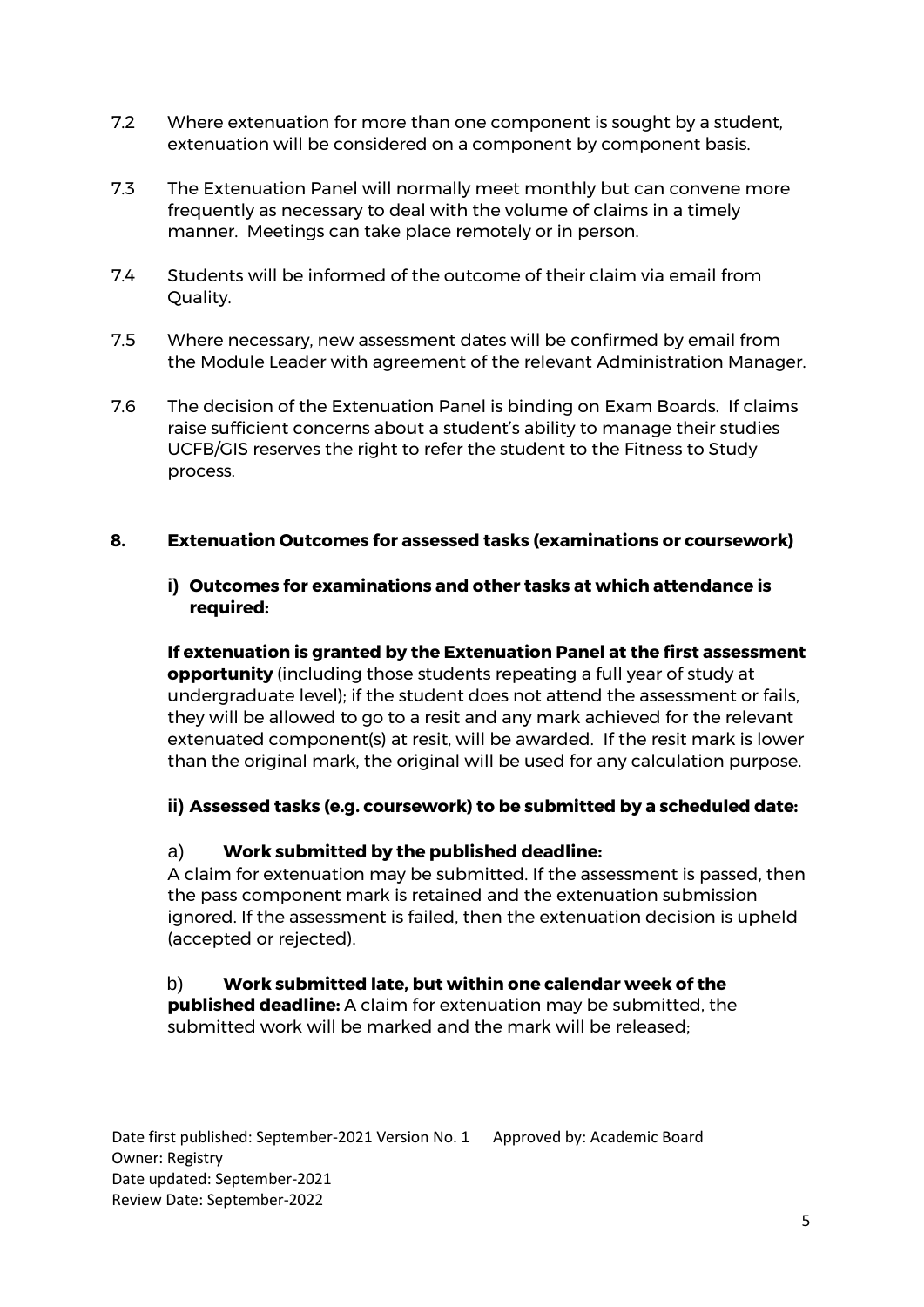# c) **Work submitted later than one calendar week after the published deadline, or not submitted:**

A claim for extenuation may be submitted. The submitted work will not be assessed and the mark awarded will be zero;

**However, where extenuation is granted for the component mark, a student may not be allowed to attempt that assessment again due to the overall progression decision and not achieving sufficient credit to progress.** 

## **9. Student response to Extenuating Circumstances findings**

- 9.1 If a student is unhappy with the Panel's first decision, then they will be invited to explain why they believe the decision is incorrect, and can request a meeting with the Chair of panel, and Quality representative.
- 92. If a student is still unhappy with the decision, they can be offered the opportunity to discuss their concerns with UEL Student Union. The UCFB/GIS Quality Team will provide contact details. The student will be instructed that any communication from the UEL Student Union that supports their position must be provided in writing to UCFB/GIS.
- 9.3 If the UEL Student Union request a review of the UCFB/GIS panel decision, another panel will be convened for a review. If that panel reaches the same conclusion, then further discussions will take place with UEL for a final decision.

# **10. Behaviour whilst making a claim**

- 10.1 UCFB/GIS has zero tolerance towards those whose behaviour is considered to be unacceptable and will take action in this respect. Unacceptable behaviour includes communicating with UCFB/GIS in a malicious, vexatious or aggressive manner for example:
	- a. Making frivolous claims, or multiple claims regarding the same subject
	- b. Acting in a threatening manner either verbally, through an e-mail or by letter
	- c Making claims that are knowingly false or unfounded.
- 10.2 If the behaviour of a student is unacceptable UCFB/GIS will normally tell the student why their behaviour is considered unacceptable and give them an opportunity to amend it. If the behaviour continues, UCFB/GIS will take action as defined in UCFB/GIS's Code of Conduct and Disciplinary Policies.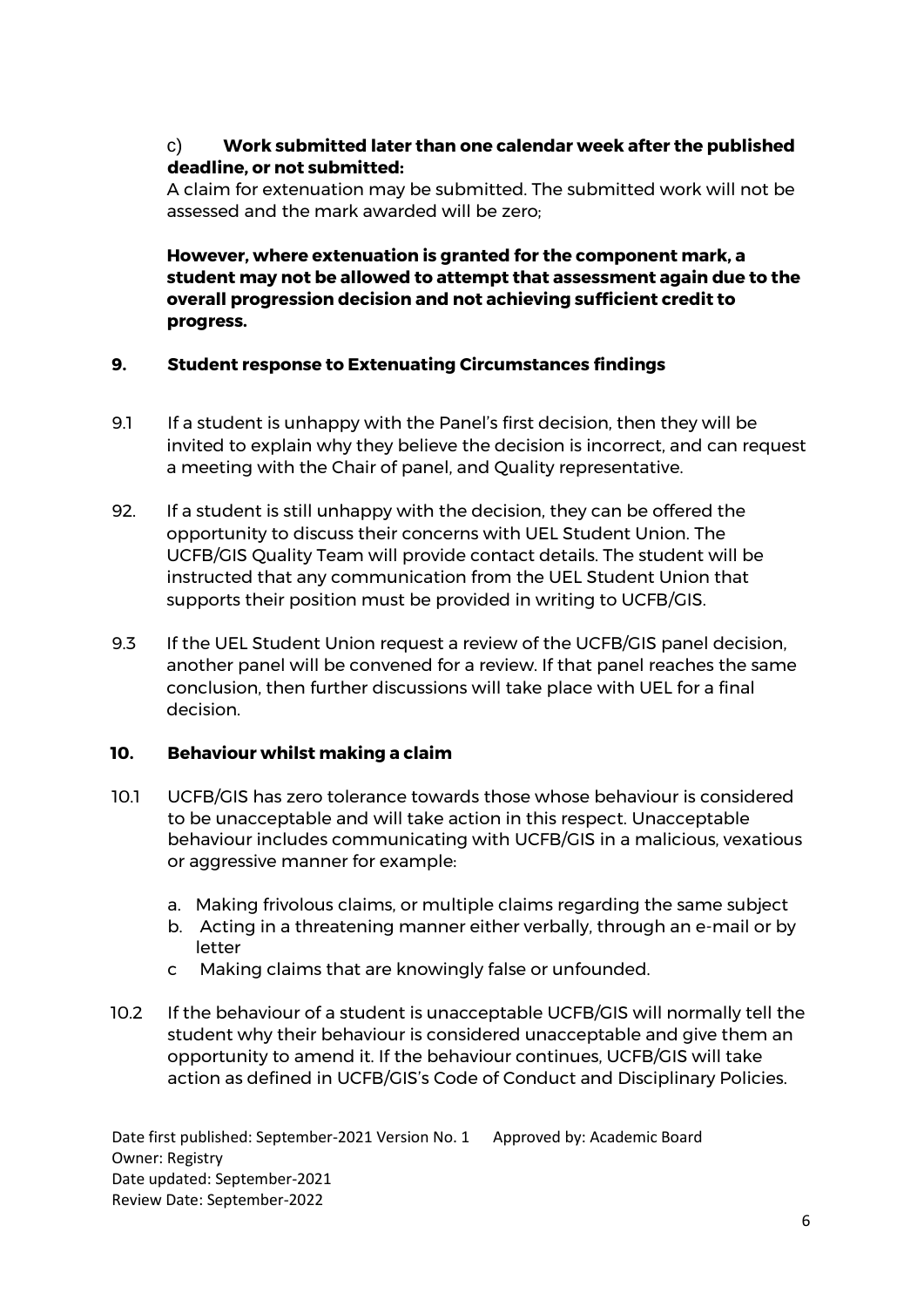#### **11. Additional key information**

- 11.1.1 Where a student submits an application for extenuation that has been considered by the Extenuation Panel the application cannot be withdrawn at a later date.
- 11.1.2 Where extenuation is sought, this will be recorded on the student record (so that the student is aware that the extenuation claim was considered).
- 11.1.3 Once a module has been capped, extenuation does not uncap the module.
- 11.4 Where a component consists of more than one element, and the circumstances of extenuation apply to one element, the extenuation granted is for the whole component in its entirety.
- 11.5 Extenuating circumstances does not overrule a penalty of academic misconduct.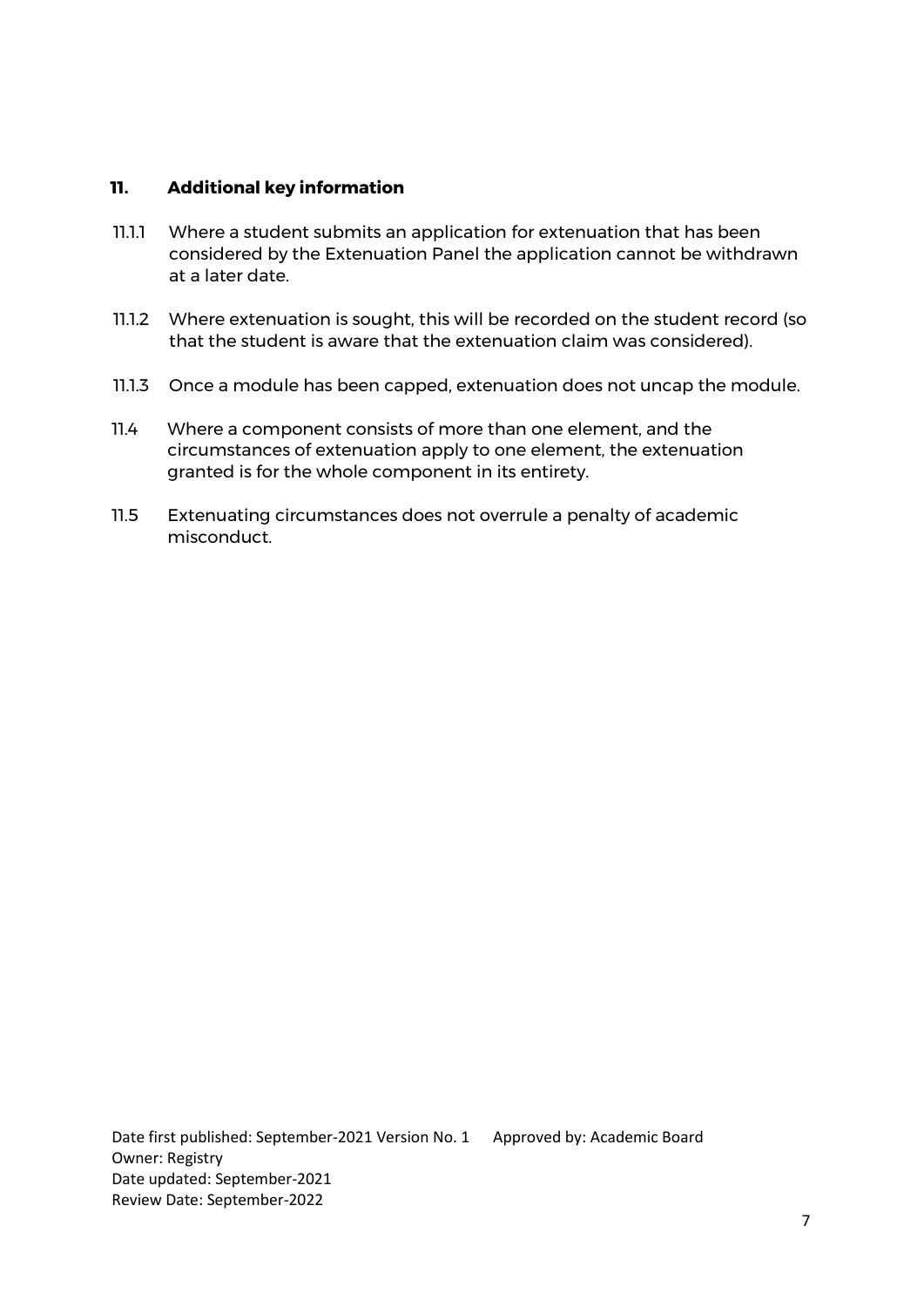#### **Examples of circumstances which constitute grounds for extenuation may include:**

- Illness at the time of an examination or in the period preceding coursework submission
- Death of a family member or close friend
- Severe unforeseen personal or psychological problems
- Flare-up or exacerbation of a chronic condition
- Complication of an existing condition
- Additional impact of a disability
- Complications in pregnancy e.g. premature labour

# **Indicative examples of circumstances which will not normally be considered as grounds for extenuation include:**

- Paid employment, although exceptions may be made where an employer makes additional and unforeseen demands on an employee e.g. sending an employee overseas at short notice
- Misunderstanding of the policy and procedures e.g. not knowing an examination date or coursework deadline
- Transport problems e.g. missed bus or train, lateness of lift
- Computer or printing problems
- Holiday
- An inability to effectively manage time
- Group coursework tasks failure by one member of the group to submit work or undertake the tasks assigned by the group; this will be taken into account in the marking guidelines
- A back-dated claim for reasonable adjustments completed prior to the release of a formal assessment by the disability service e.g. retaking an examination with extra time.